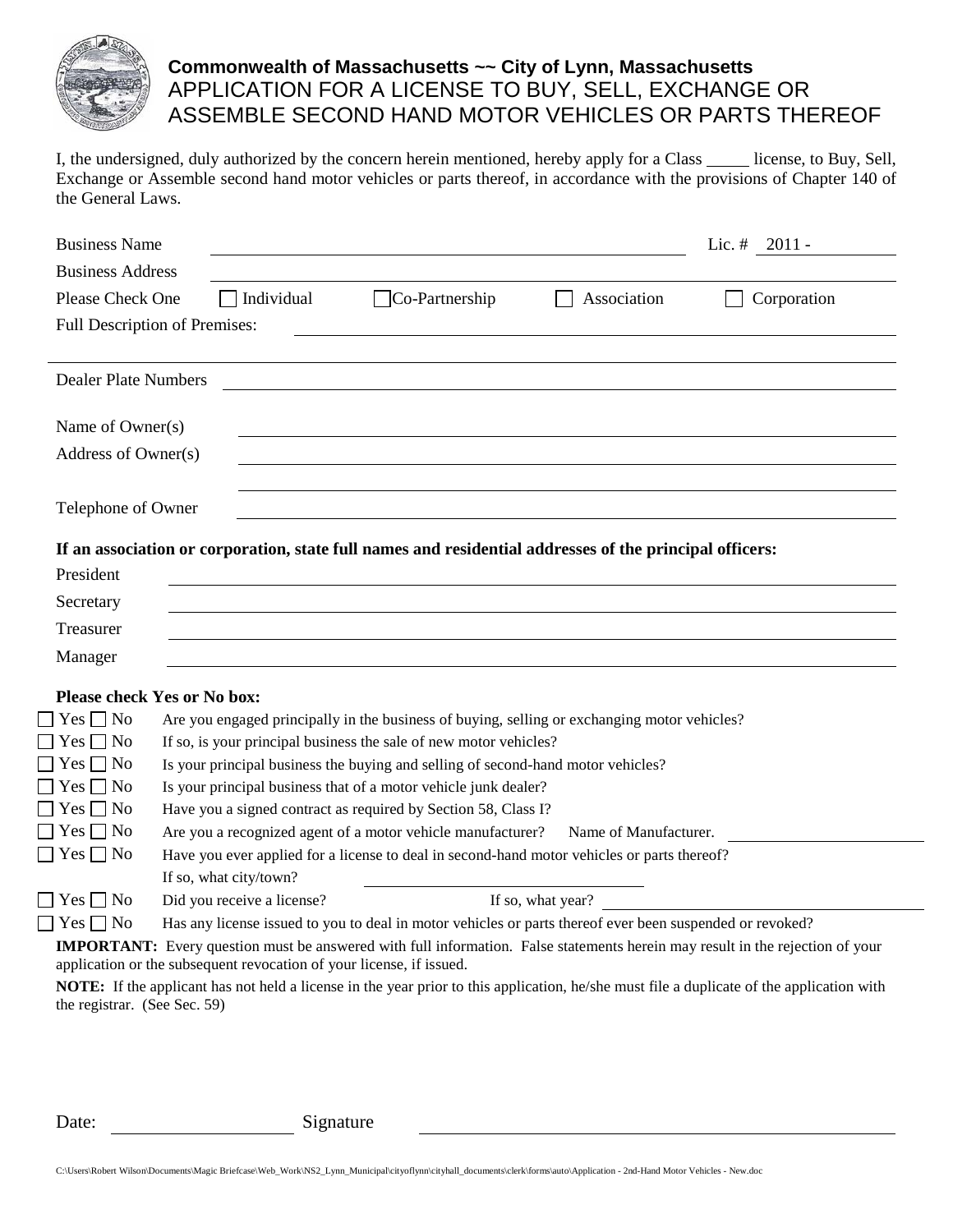## APPLICATION FOR A LICENSE TO BUY, SELL, EXCHANGE OR Page 2 ASSEMBLE SECOND HAND MOTOR VEHICLES OR PARTS THEREOF

### OFFICE USE ONLY

| Personal & Property Taxes Paid with Workman's Compensation Information.            |
|------------------------------------------------------------------------------------|
| <b>CORI Report</b>                                                                 |
| Informed applicant they must have a current Fire Department Inspection Certificate |
| \$25.00 - Auto Body License                                                        |
| \$25.00 - Auto Repair License                                                      |
| Chapter 140 MGL given to Applicant                                                 |
| <b>Plot Plan</b>                                                                   |
| 25K Bond (Required for Class II only)                                              |
| Class III License Public Hearing Date                                              |
| \$100.00 - Renewal Fee Paid                                                        |
| Committee Approval<br>Hearing Date:                                                |
|                                                                                    |

| Paid by: Cash Check      |  |
|--------------------------|--|
| <b>Clerk's Initials:</b> |  |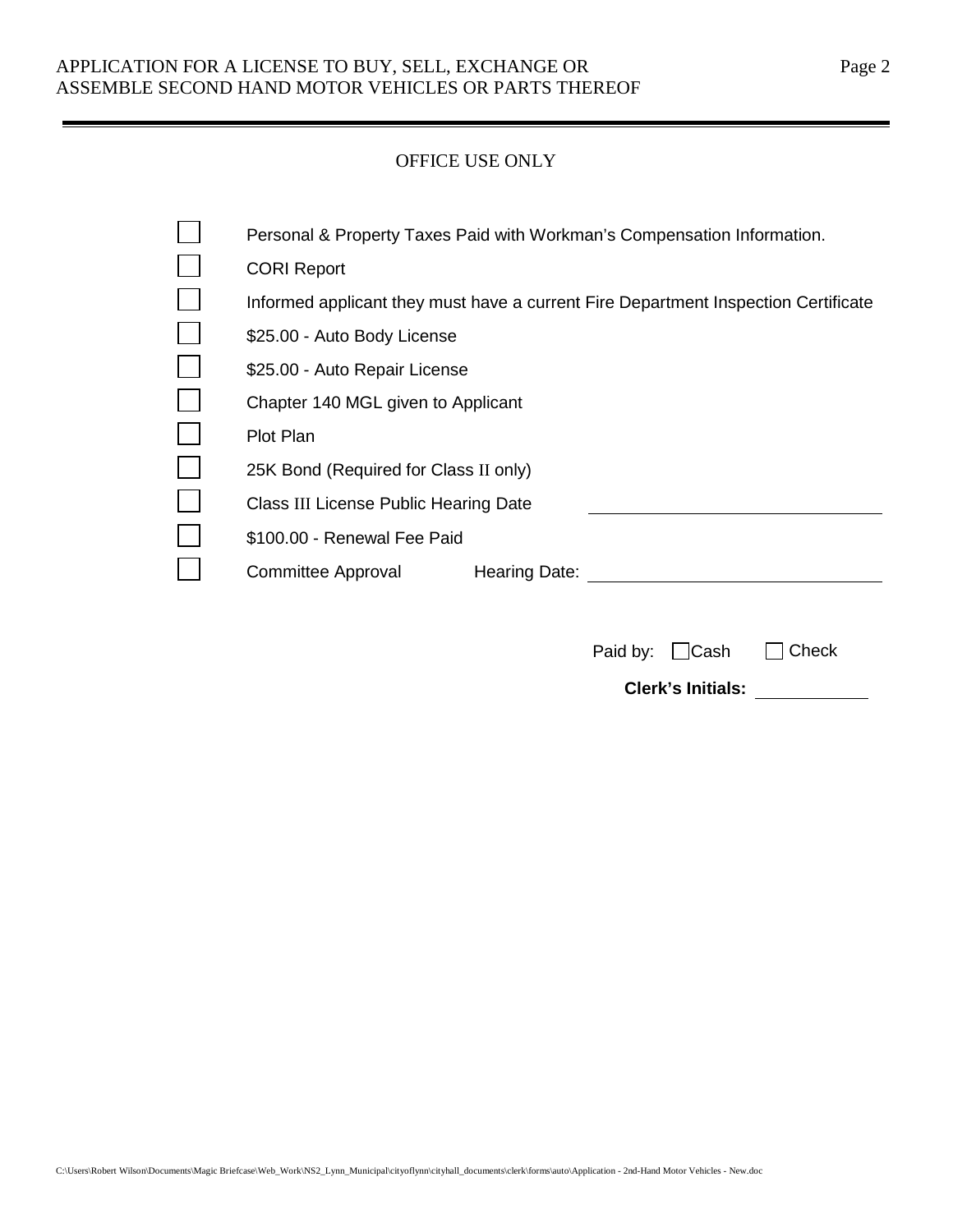#### CHAPTER 140 OF THE GENERAL LAWS, TER. ED., WITH AMENDMENTS THERETO (EXTRACT)

**Section 57.** No person, except one whose principal business is the manufacture and sale of new motor vehicles but who incidentally acquires and sells second hand vehicles, or a person whose principal business is financing the purchase of or insuring motor vehicles but who incidentally acquires and sells second hand vehicles, shall engage in the business of buying, selling, exchanging or assembling second hand motor vehicles or parts thereof without securing a license as provided in section fifty-nine. This section shall apply to any person engaged in the business of conducting auctions for the sale of motor vehicles.

**Section 58**. Licenses granted under the following section shall be classified as follows:

**Class 1.** Any person who is a recognized agent of a motor vehicle manufacturer or a seller of motor vehicles made by such manufacturer whose authority to sell the same is created by a written contract with such manufacturer or with some person authorized in writing by such manufacturer to enter into such contract, and whose principal business is the sale of new motor vehicles, the purchase and sale of second hand motor vehicles being incidental or secondary thereto, may be granted an agent's or a seller's license; provided, that with respect to second hand motor vehicles purchased for the purpose of sale or exchange and not taken in trade for new motor vehicles, such dealer shall be subject to all provisions of this chapter and of rules and regulations made in accordance therewith applicable to holders of licenses of class 2.

**Class 2.** Any person whose principal business is the buying or selling of second hand motor vehicles may be granted a used car dealer's license.

**Class 3.** Any person whose principal business is the buying of second hand motor vehicles for the purpose of remodeling, taking apart or rebuilding the same, or the buying or selling of parts of second hand motor vehicles or tires, or the assembling of second hand motor vehicle parts, may be granted a motor vehicle junk license.

**Section 59.** The police commissioner in Boston and the licensing authorities in other cities and towns may grant licenses under this section, which shall expire on January first following the date of issue unless sooner revoked. The fees for the licenses shall be fixed by the licensing board or officer, but in no case shall exceed one hundred (\$100.00) dollars. Application for license shall be made in such form as shall be approved by the registrar of motor vehicles, in sections fifty-nine to sixty-six, inclusive, called the registrar, and if the applicant has not held a license in the year prior to such application, such application shall be made in duplicate, which duplicate shall be filed with the registrar. No such license shall be granted unless the licensing board or officer is satisfied from an investigation of the facts stated in the application and any other information which they may require of the applicant, that he is a proper person to engage in the business specified in section fifty-eight in the classifications for which he has applied, that said business is or will be his principal business, and that he has available a place of business suitable for the purpose. The license shall specify all the premises to be occupied by the licensee for the purpose of carrying on the licensed business. Permits for a change of situation of the licensed premises or for addition thereto may be granted at any time by the licensing board or officer in writing, a copy of which shall be attached to the license. Cities and towns by ordinance or by-law may regulate the situation of the premises of licenses within class 3 as defined in section fifty-eight, and all licenses and permits issued hereunder to persons within said class 3 shall be subject to the provisions of ordinances and by-laws which are hereby authorized to be made. No license or permit shall be issued hereunder to a person within said class 3 until after a hearing, of which seven days' notice shall have been given to the owners of property abutting on the premises where such license or permit is proposed to be exercised. All licenses granted under this section shall be revoked by the licensing board or officer if it appears, after hearing, that the licensee is not complying with sections fifty-seven to sixty-nine, inclusive, or the rules and regulations made thereunder; and no new license shall be granted to such person thereafter, nor to any person for use on the same premises, without the approval of the registrar. The hearing may be dispensed with if the registrar notifies the licensing board or officer that a licensee is not so complying. Any person aggrieved by any action of the licensing board or officer refusing to grant, or revoking a license for any cause may, within ten days after such action, appeal therefrom to any justice of the superior court in the county in which the premises sought to be occupied under the license or permit applied for are located. The justice shall, after such notice to the parties as he deems reasonable, give a summary hearing on such appeal, and shall have jurisdiction in equity to review all questions of fact or law and may affirm or reverse the decision of the board or officer and may make any appropriate decree. The decision of the justice shall be final.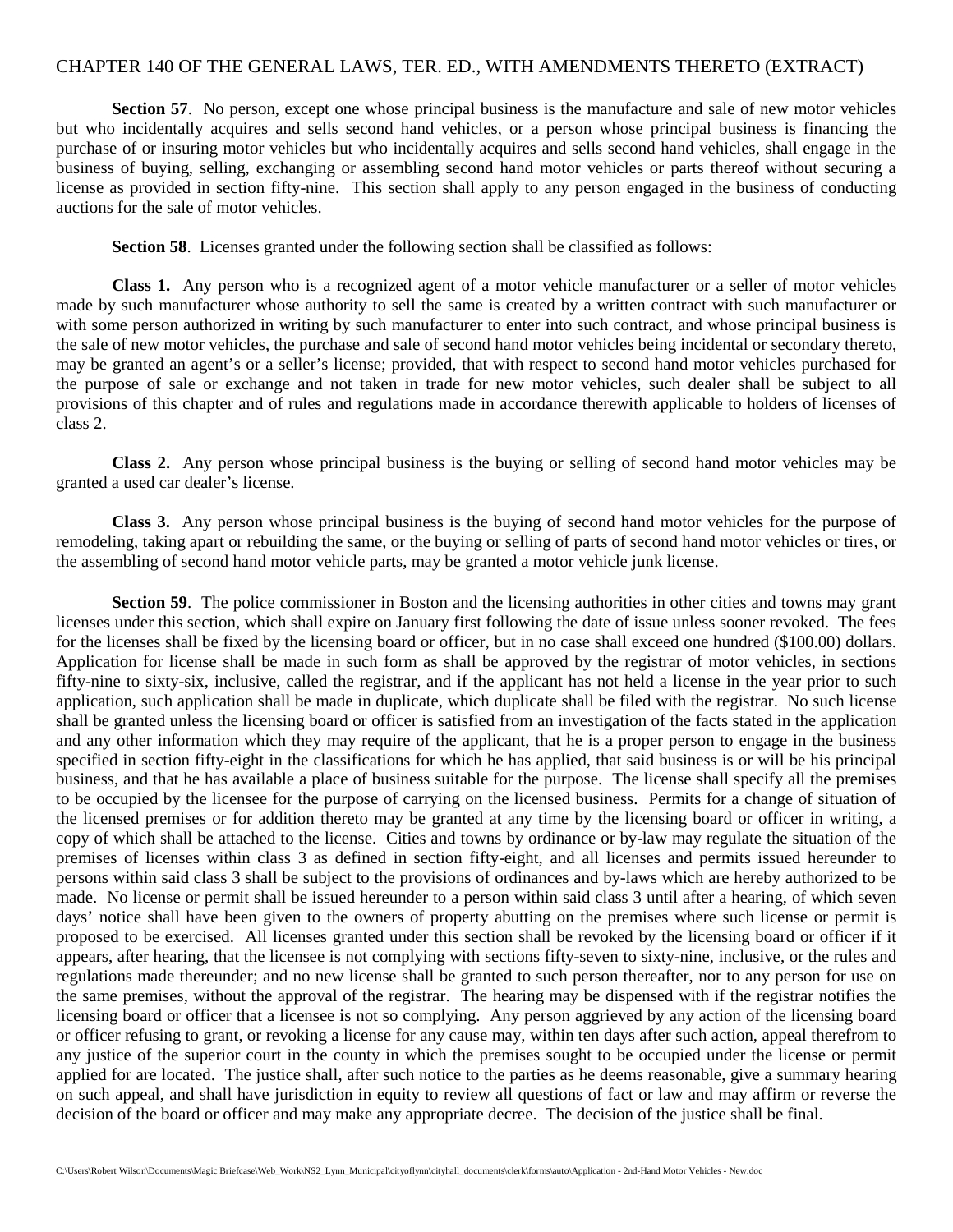

# **City of Lynn, Commonwealth of Massachusetts RENEWAL APPLICATION AUTO DEALER'S LICENSE**

| Class I   |  |
|-----------|--|
| Class II  |  |
| Class III |  |

*Please update your business information: (Please print all information)*

| <b>Name of Business</b>             |                                                                                                                                                                                                                                                                                                                                                                                                                                                |
|-------------------------------------|------------------------------------------------------------------------------------------------------------------------------------------------------------------------------------------------------------------------------------------------------------------------------------------------------------------------------------------------------------------------------------------------------------------------------------------------|
| <b>Address of Business</b>          |                                                                                                                                                                                                                                                                                                                                                                                                                                                |
| <b>Telephone Number of Business</b> |                                                                                                                                                                                                                                                                                                                                                                                                                                                |
| e-mail address                      |                                                                                                                                                                                                                                                                                                                                                                                                                                                |
| Hours of Operation                  |                                                                                                                                                                                                                                                                                                                                                                                                                                                |
| <b>Owner's Name (Please Print)</b>  |                                                                                                                                                                                                                                                                                                                                                                                                                                                |
| <b>Owner's Street Address</b>       |                                                                                                                                                                                                                                                                                                                                                                                                                                                |
| Owner's City, State, Zip            |                                                                                                                                                                                                                                                                                                                                                                                                                                                |
| <b>Owner's Telephone Number</b>     |                                                                                                                                                                                                                                                                                                                                                                                                                                                |
| premises.                           | I certify under pains and penalties of perjury that there are no changes to current license and/or                                                                                                                                                                                                                                                                                                                                             |
| <b>OWNER'S SIGNATURE</b>            | <b>DATE</b>                                                                                                                                                                                                                                                                                                                                                                                                                                    |
| <b>CORI Report</b>                  | <b>OFFICE USE ONLY</b><br>Personal & Property Taxes Paid<br>No Change In Workman's Compensation Information<br>No Change in license information or premises<br>Informed applicant they must have a current Fire Department Inspection Certificate<br>\$100.00 Renewal Fee for Auto Dealer's License<br>\$50.00 Renewal Fee for Auto Repair and Flammable<br>\$25.00 Renewal Fee for Auto Body (if applicable)<br>\$25,000 Bond - Class II Only |
| <b>Committee Approval</b>           | <b>Hearing Date:</b>                                                                                                                                                                                                                                                                                                                                                                                                                           |

| Paid by: $\Box$ Cash     |  | $\Box$ Check |
|--------------------------|--|--------------|
| <b>Clerk's Initials:</b> |  |              |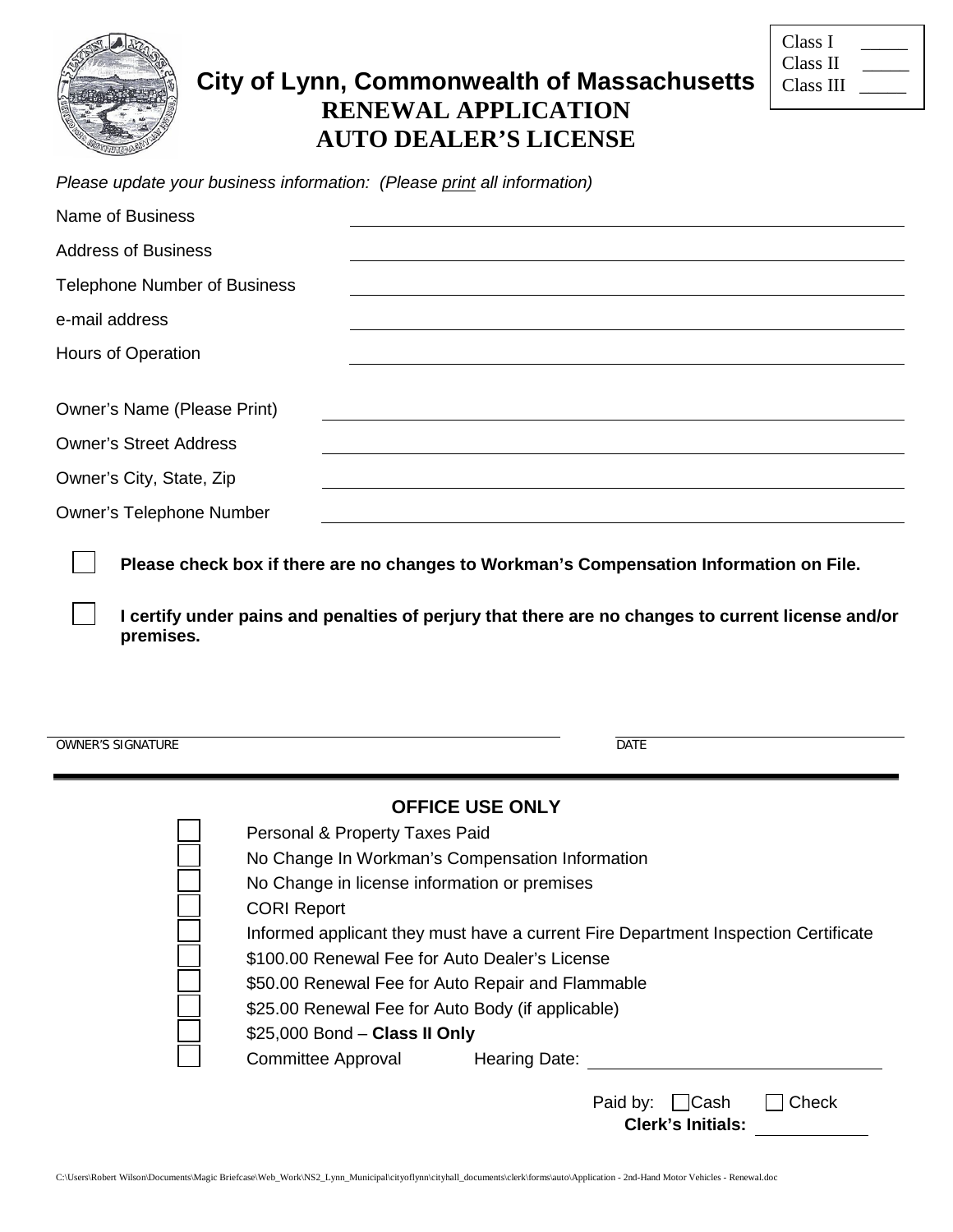

## **Commonwealth of Massachusetts ~~ City of Lynn, Massachusetts** APPLICATION FOR <u>TRANSFER of LICENSE</u> TO BUY, SELL, EXCHANGE OR ASSEMBLE SECOND HAND MOTOR VEHICLES OR PARTS THEREOF

I, the undersigned, duly authorized by the concern herein mentioned, hereby apply for a Class II license, to Buy, Sell, Exchange or Assemble second hand motor vehicles or parts thereof, in accordance with the provisions of Chapter 140 of the General Laws.

| <b>FROM Business Name</b>    |                                                                                                          |                       |                             | Lic. $#$ $-$                                                                                                                                     |
|------------------------------|----------------------------------------------------------------------------------------------------------|-----------------------|-----------------------------|--------------------------------------------------------------------------------------------------------------------------------------------------|
| <b>TO Business Name</b>      |                                                                                                          |                       |                             |                                                                                                                                                  |
| <b>Business Address</b>      |                                                                                                          |                       |                             |                                                                                                                                                  |
| Please Check One             | Individual                                                                                               | $\Box$ Co-Partnership | Association<br>$\mathbf{1}$ | Corporation                                                                                                                                      |
|                              | <b>Full Description of Premises:</b>                                                                     |                       |                             |                                                                                                                                                  |
|                              |                                                                                                          |                       |                             |                                                                                                                                                  |
|                              |                                                                                                          |                       |                             |                                                                                                                                                  |
| FROM: Owner's Name           |                                                                                                          |                       |                             |                                                                                                                                                  |
| TO: Owner's Name             |                                                                                                          |                       |                             |                                                                                                                                                  |
| Address of Owner             |                                                                                                          |                       |                             |                                                                                                                                                  |
| Telephone of Owner           |                                                                                                          |                       |                             |                                                                                                                                                  |
|                              | If an association or corporation, state full names and residential addresses of the principal officers:  |                       |                             |                                                                                                                                                  |
| President                    |                                                                                                          |                       |                             |                                                                                                                                                  |
|                              |                                                                                                          |                       |                             |                                                                                                                                                  |
| Secretary                    |                                                                                                          |                       |                             |                                                                                                                                                  |
| Treasurer                    |                                                                                                          |                       |                             |                                                                                                                                                  |
| Manager                      |                                                                                                          |                       |                             |                                                                                                                                                  |
|                              | Please check Yes or No box if applicable:                                                                |                       |                             |                                                                                                                                                  |
| $\Box$ Yes $\Box$ No         | Are you engaged principally in the business of buying, selling or exchanging motor vehicles?             |                       |                             |                                                                                                                                                  |
| $Yes \square No$             | If so, is your principal business the sale of new motor vehicles?                                        |                       |                             |                                                                                                                                                  |
| $\Box$ Yes $\Box$ No         | Is your principal business the buying and selling of second-hand motor vehicles?                         |                       |                             |                                                                                                                                                  |
| $\Box$ Yes $\Box$ No         | Is your principal business that of a motor vehicle junk dealer?                                          |                       |                             |                                                                                                                                                  |
| $\Box$ Yes $\Box$ No         | Have you a signed contract as required by Section 58, Class I?                                           |                       |                             |                                                                                                                                                  |
| $\Box$ Yes $\Box$ No         | Are you a recognized agent of a motor vehicle manufacturer?                                              |                       | Name of Manufacturer.       |                                                                                                                                                  |
| $\Box$ Yes $\Box$ No         | Have you ever applied for a license to deal in second-hand motor vehicles or parts thereof?              |                       |                             |                                                                                                                                                  |
|                              | If so, what city/town?                                                                                   |                       |                             |                                                                                                                                                  |
| $\Box$ Yes $\Box$ No         | Did you receive a license?                                                                               |                       | If so, what year?           |                                                                                                                                                  |
| $\Box$ Yes $\Box$ No         | Has any license issued to you to deal in motor vehicles or parts thereof ever been suspended or revoked? |                       |                             |                                                                                                                                                  |
|                              | application or the subsequent revocation of your license, if issued.                                     |                       |                             | <b>IMPORTANT:</b> Every question must be answered with full information. False statements herein may result in the rejection of your             |
|                              |                                                                                                          |                       |                             | <b>NOTE:</b> If the applicant has not held a license in the year prior to this application, he/she must file a duplicate of the application with |
| the registrar. (See Sec. 59) |                                                                                                          |                       |                             |                                                                                                                                                  |

Date: Signature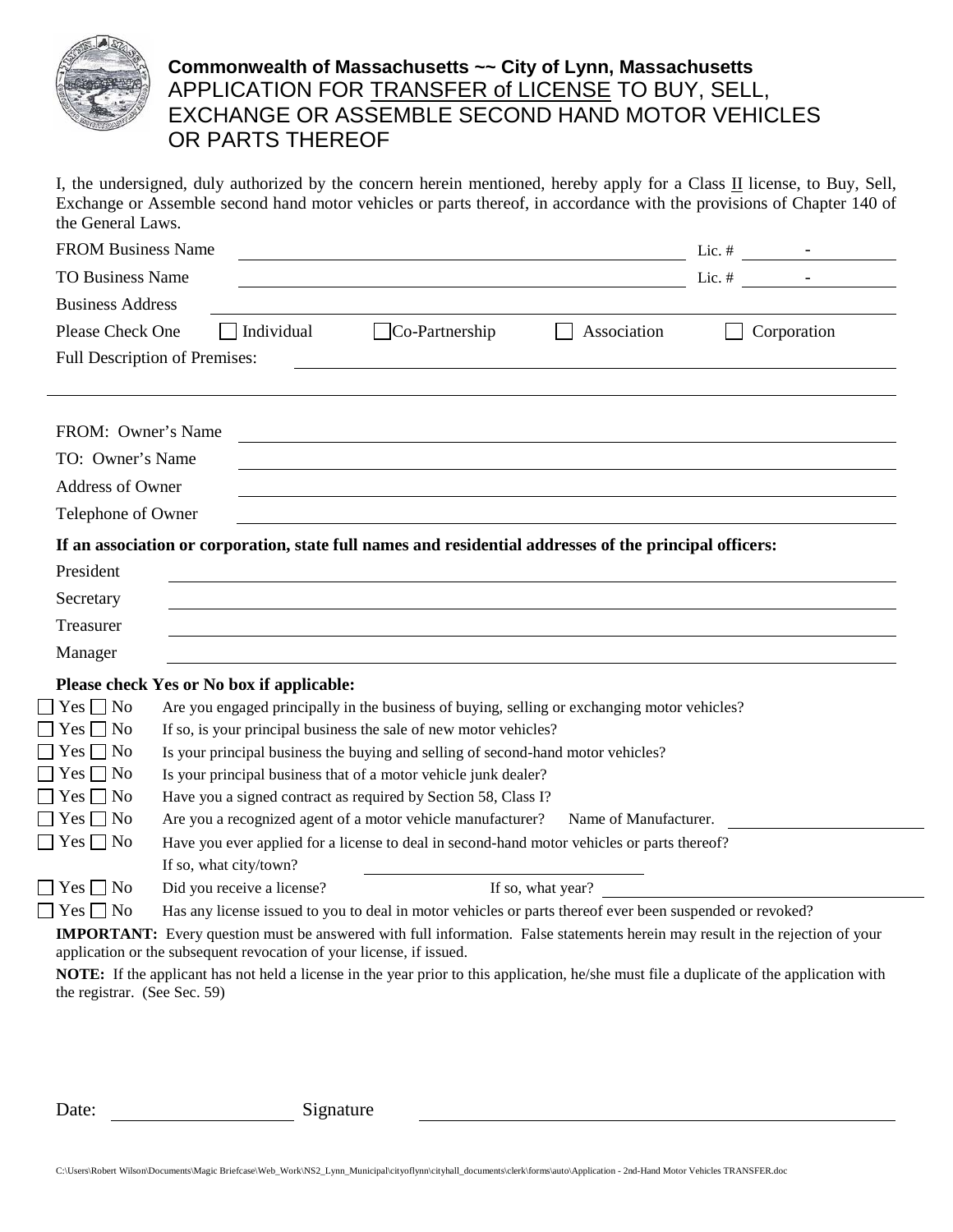### APPLICATION FOR **TRANSFER of LICENSE** TO BUY, SELL, EXCHANGE Page 2 OR ASSEMBLE SECOND HAND MOTOR VEHICLES OR PARTS THEREOF

#### OFFICE USE ONLY

| Personal & Property Taxes Paid with Workman's Compensation Information.            |
|------------------------------------------------------------------------------------|
| <b>CORI Report</b>                                                                 |
| Informed applicant they must have a current Fire Department Inspection Certificate |
| \$25.00 - Auto Body License                                                        |
| \$25.00 - Auto Repair License                                                      |
| Chapter 140 MGL given to Applicant                                                 |
| <b>Plot Plan</b>                                                                   |
| 25K Bond (Required for Class II only)                                              |
| Class III License Public Hearing Date                                              |
| \$100.00 - Renewal Fee Paid                                                        |
| Committee Approval<br><b>Hearing Date:</b>                                         |
|                                                                                    |

| Paid by: $\Box$ Cash     | $\Box$ Check |
|--------------------------|--------------|
| <b>Clerk's Initials:</b> |              |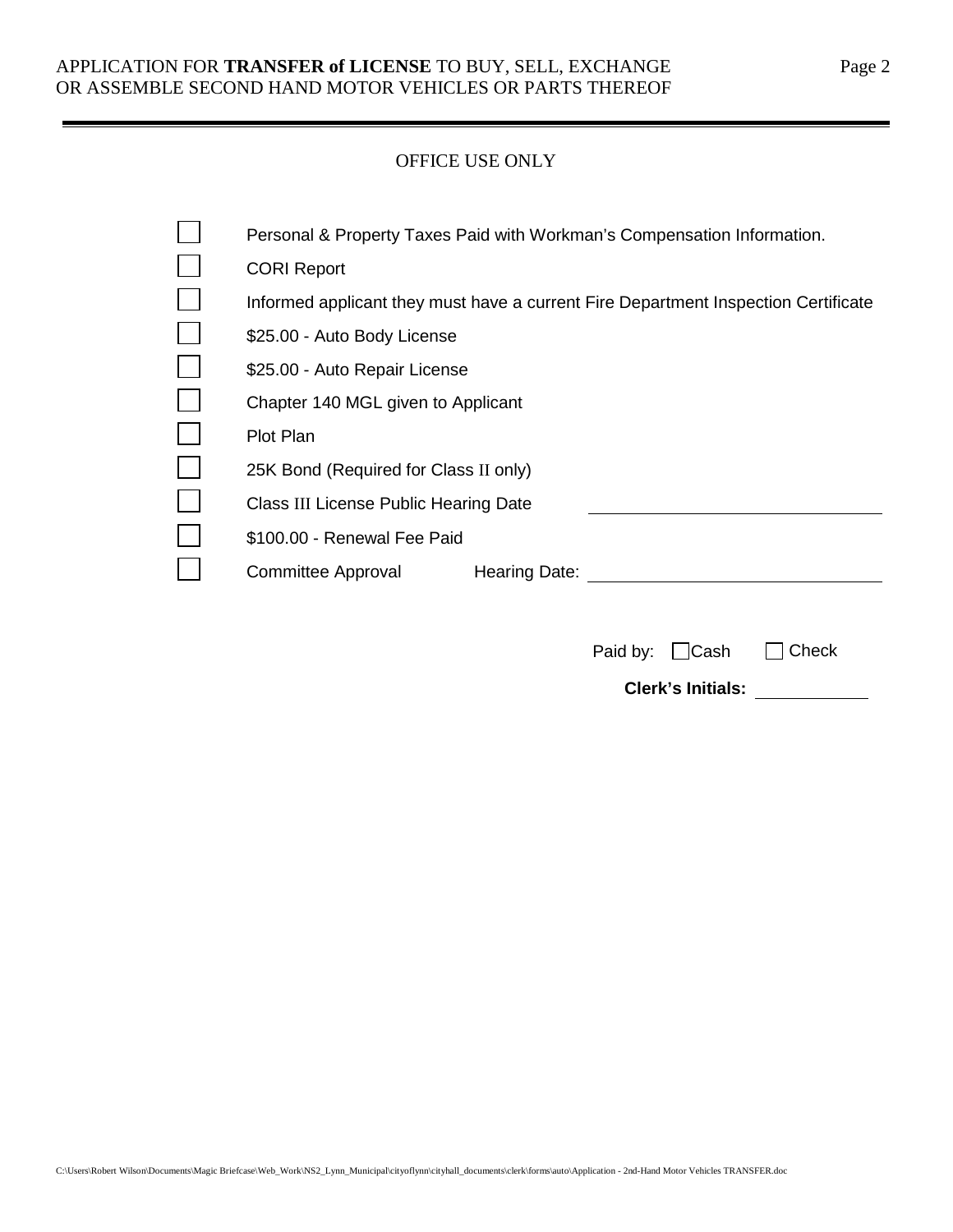#### CHAPTER 140 OF THE GENERAL LAWS, TER. ED., WITH AMENDMENTS THERETO (EXTRACT)

**Section 57.** No person, except one whose principal business is the manufacture and sale of new motor vehicles but who incidentally acquires and sells second hand vehicles, or a person whose principal business is financing the purchase of or insuring motor vehicles but who incidentally acquires and sells second hand vehicles, shall engage in the business of buying, selling, exchanging or assembling second hand motor vehicles or parts thereof without securing a license as provided in section fifty-nine. This section shall apply to any person engaged in the business of conducting auctions for the sale of motor vehicles.

**Section 58**. Licenses granted under the following section shall be classified as follows:

**Class 1.** Any person who is a recognized agent of a motor vehicle manufacturer or a seller of motor vehicles made by such manufacturer whose authority to sell the same is created by a written contract with such manufacturer or with some person authorized in writing by such manufacturer to enter into such contract, and whose principal business is the sale of new motor vehicles, the purchase and sale of second hand motor vehicles being incidental or secondary thereto, may be granted an agent's or a seller's license; provided, that with respect to second hand motor vehicles purchased for the purpose of sale or exchange and not taken in trade for new motor vehicles, such dealer shall be subject to all provisions of this chapter and of rules and regulations made in accordance therewith applicable to holders of licenses of class 2.

**Class 2.** Any person whose principal business is the buying or selling of second hand motor vehicles may be granted a used car dealer's license.

**Class 3.** Any person whose principal business is the buying of second hand motor vehicles for the purpose of remodeling, taking apart or rebuilding the same, or the buying or selling of parts of second hand motor vehicles or tires, or the assembling of second hand motor vehicle parts, may be granted a motor vehicle junk license.

**Section 59.** The police commissioner in Boston and the licensing authorities in other cities and towns may grant licenses under this section, which shall expire on January first following the date of issue unless sooner revoked. The fees for the licenses shall be fixed by the licensing board or officer, but in no case shall exceed one hundred (\$100.00) dollars. Application for license shall be made in such form as shall be approved by the registrar of motor vehicles, in sections fifty-nine to sixty-six, inclusive, called the registrar, and if the applicant has not held a license in the year prior to such application, such application shall be made in duplicate, which duplicate shall be filed with the registrar. No such license shall be granted unless the licensing board or officer is satisfied from an investigation of the facts stated in the application and any other information which they may require of the applicant, that he is a proper person to engage in the business specified in section fifty-eight in the classifications for which he has applied, that said business is or will be his principal business, and that he has available a place of business suitable for the purpose. The license shall specify all the premises to be occupied by the licensee for the purpose of carrying on the licensed business. Permits for a change of situation of the licensed premises or for addition thereto may be granted at any time by the licensing board or officer in writing, a copy of which shall be attached to the license. Cities and towns by ordinance or by-law may regulate the situation of the premises of licenses within class 3 as defined in section fifty-eight, and all licenses and permits issued hereunder to persons within said class 3 shall be subject to the provisions of ordinances and by-laws which are hereby authorized to be made. No license or permit shall be issued hereunder to a person within said class 3 until after a hearing, of which seven days' notice shall have been given to the owners of property abutting on the premises where such license or permit is proposed to be exercised. All licenses granted under this section shall be revoked by the licensing board or officer if it appears, after hearing, that the licensee is not complying with sections fifty-seven to sixty-nine, inclusive, or the rules and regulations made thereunder; and no new license shall be granted to such person thereafter, nor to any person for use on the same premises, without the approval of the registrar. The hearing may be dispensed with if the registrar notifies the licensing board or officer that a licensee is not so complying. Any person aggrieved by any action of the licensing board or officer refusing to grant, or revoking a license for any cause may, within ten days after such action, appeal therefrom to any justice of the superior court in the county in which the premises sought to be occupied under the license or permit applied for are located. The justice shall, after such notice to the parties as he deems reasonable, give a summary hearing on such appeal, and shall have jurisdiction in equity to review all questions of fact or law and may affirm or reverse the decision of the board or officer and may make any appropriate decree. The decision of the justice shall be final.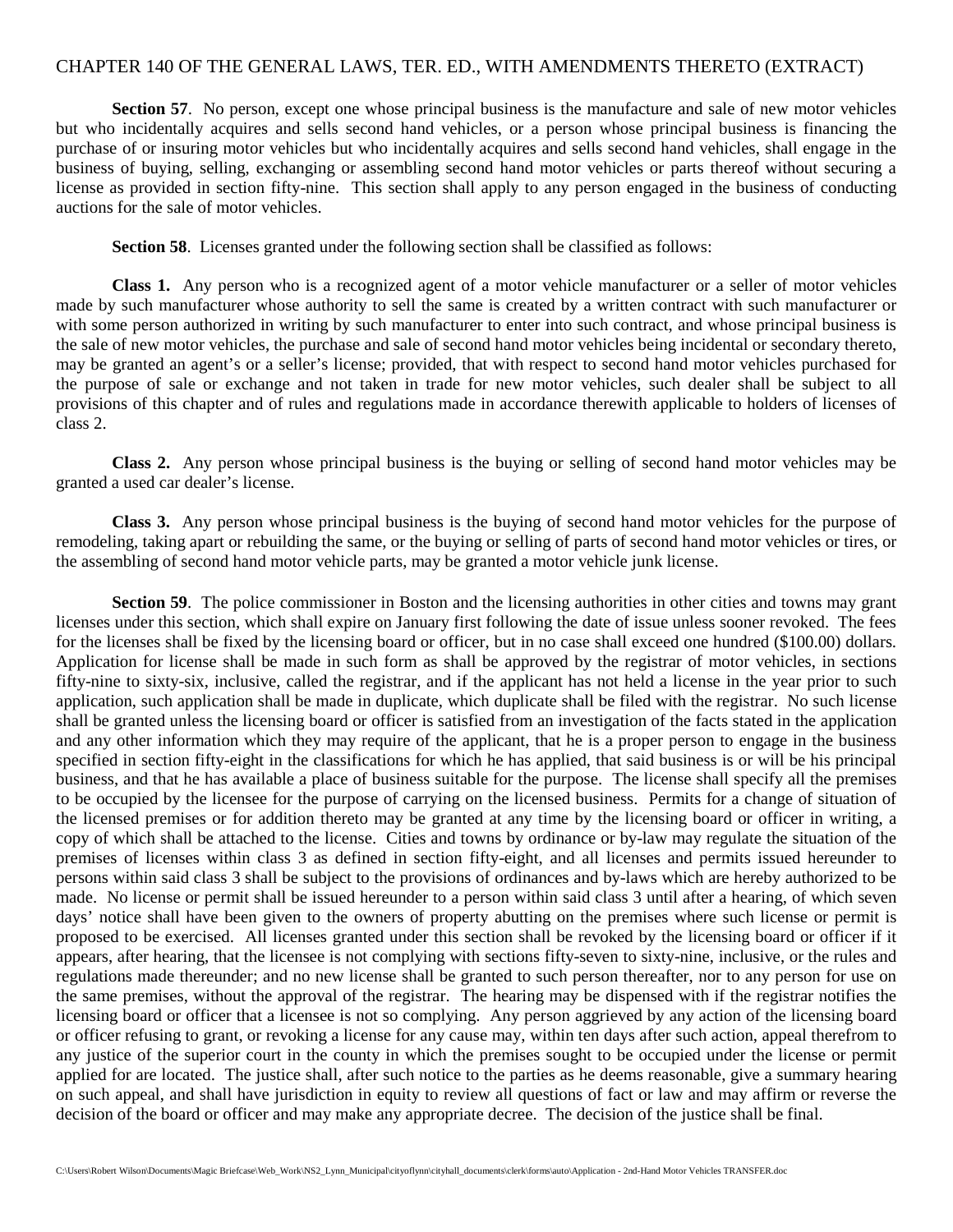# **INSTRUCTIONS FOR CAR DEALERS CLASS I, II AND III**

A license must be obtained before operating the above businesses. The license is valid from the date of issue through December  $31<sup>st</sup>$  annually.

## **Steps to complete for License**:

- 1. Application for each is \$100.00 *(Renewal is \$100.00 year).*
- 2. Cori Request Form (Criminal History Check)
- 3. Worker's Comp Insurance Form and Property Tax Form
- 4. Flammable License \$50.00 and \$25.00 yearly renewal

## **Please Provide Current**:

- 1. Flammable permit issued by Fire Department
- 2. Insurance Policy for vehicles
- 3. Plot Plan
- 4. \$25K Bond Required for Class II only

# **For New Applicants OR Applicants with New Locations:**

- 1. Contact Inspectional Services Department (Room 401) to make sure location does not need a Special Permit and is an allowed use.
- 2. The City of Lynn issues only 35 Class II licenses. Please contact the Clerk's office to see if any are available or to submit a request for a waiting list.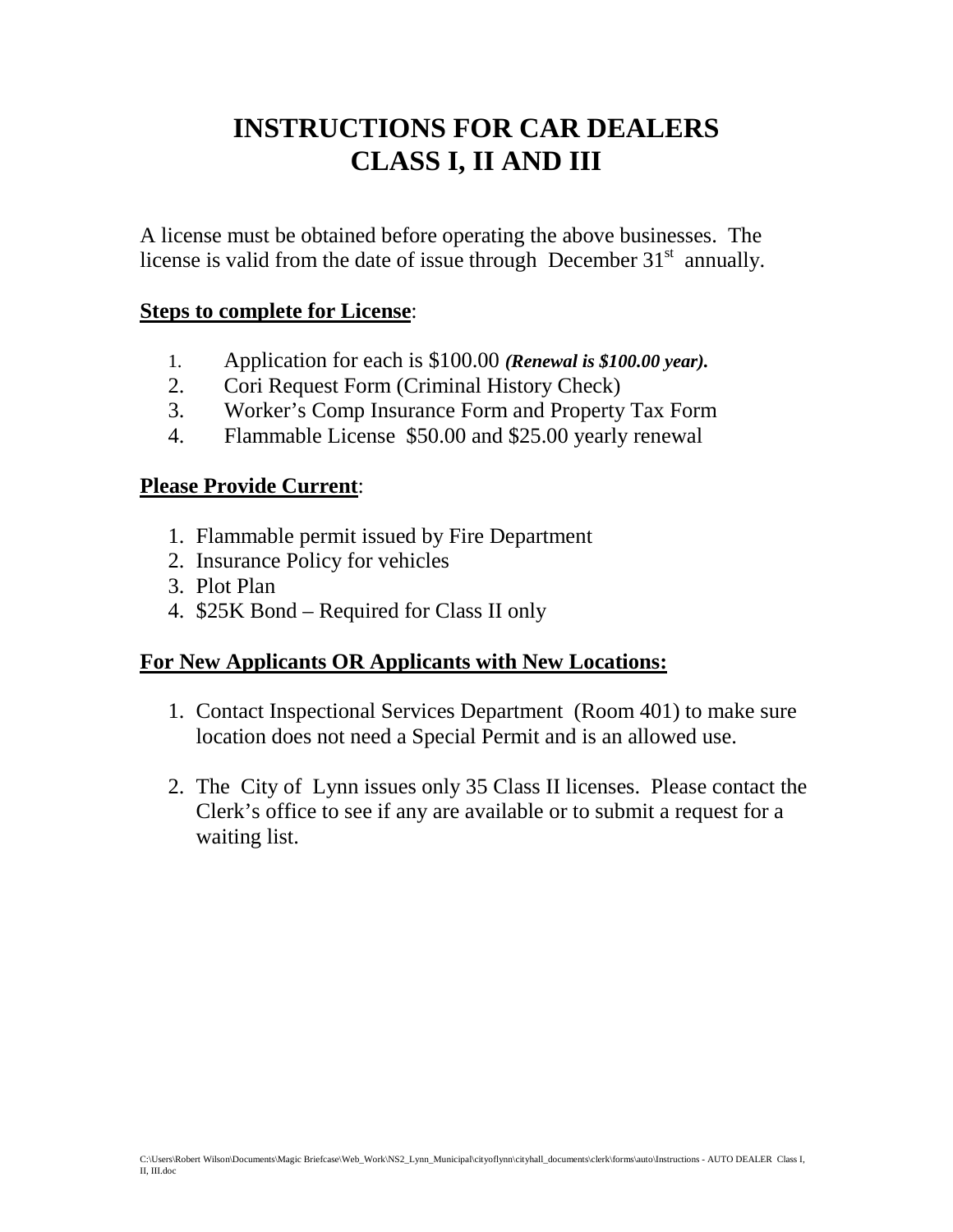

General Laws **ED 140 LICENSES** 

#### **CLASS I, II, III AUTO DEALERS**

Section 58. (a) Licenses granted under sections 59 and 59A shall be classified in accordance with subsections (b) to (d), inclusive.

(b) Class 1. Any person who is a recognized agent of a motor vehicle manufacturer or a seller of motor vehicles made by such manufacturer whose authority to sell the same is created by a written contract with such manufacturer or with some person authorized in writing by such manufacturer to enter into such contract, and whose principal business is the sale of new motor vehicles, the purchase and sale of second hand motor vehicles being incidental or secondary thereto, may be granted an agent's or a seller's license; provided, that with respect to second hand motor vehicles purchased for the purpose of sale or exchange and not taken in trade for new motor vehicles, such dealer shall be subject to all provisions of this chapter applicable to holders of licenses of Class 2, except subsection (c), and to rules and regulations made under those provisions; and provided further, that such dealer maintains or demonstrates access to repair facilities sufficient to enable him to satisfy the warranty repair obligations imposed by section 7N1/4 of chapter 90, and shall remain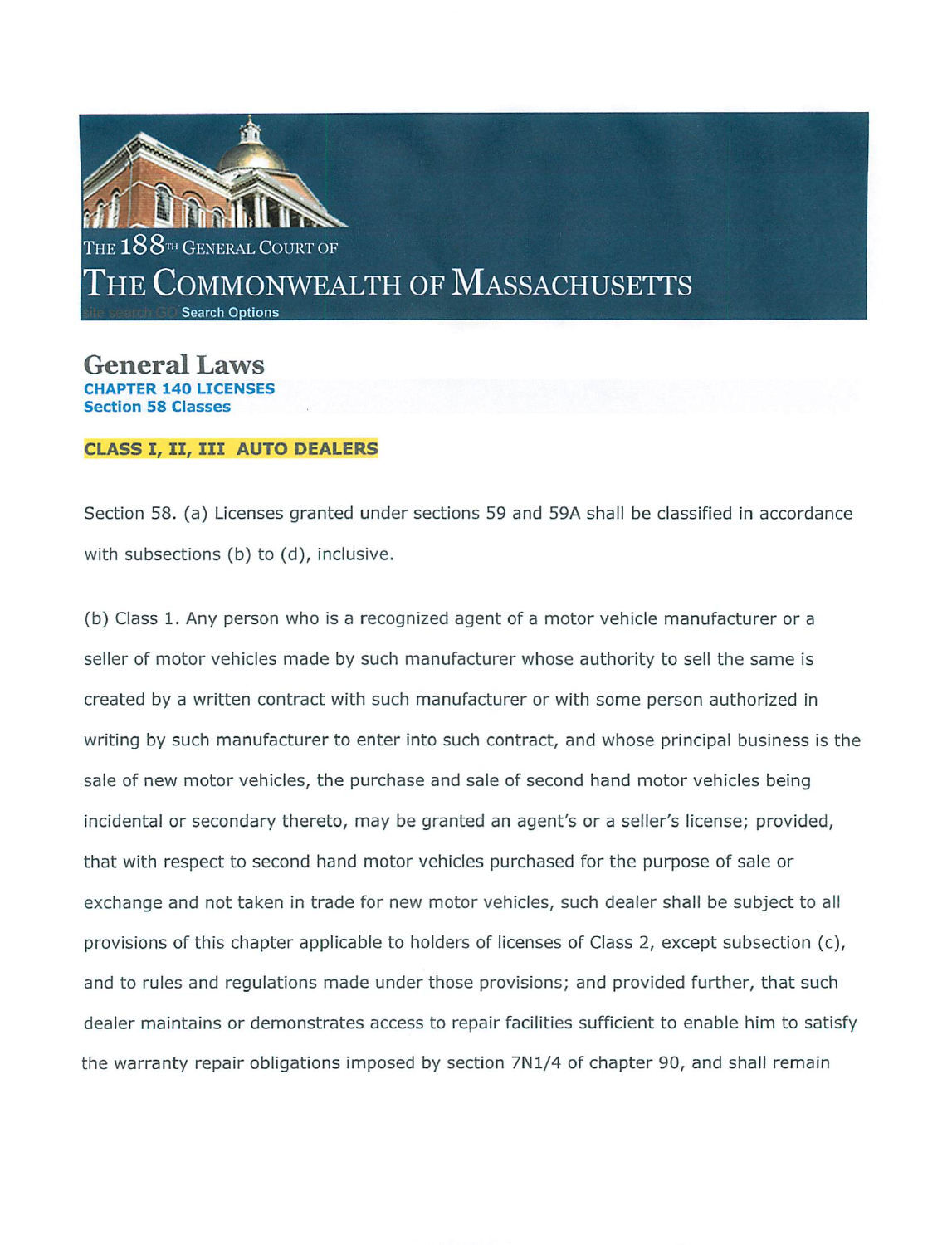liable for all warranty repairs made and other obligations imposed by said section 7N1/4 of said chapter 90.

(c) Class 2. A person whose principal business is the buying or selling of second hand motor vehicles, a person who purchases and displays second hand motor vehicles for resale in retail transactions, and any other person who displays second hand motor vehicles not owned by him pursuant to an agreement in which he receives compensation, whether solely for displaying the vehicles, upon the sale of each vehicle, or otherwise, may be granted a used car dealer's license and shall be subject to the following conditions:

(1) The person shall obtain a bond, or equivalent proof of financial responsibility as described in paragraph (5), and continue in effect a surety bond or other equivalent proof of financial responsibility satisfactory to the municipal licensing authority in the amount of \$25,000 executed by a surety company authorized by the insurance department to transact business in the commonwealth. The bond or its equivalent shall be for the benefit of a person who purchases a vehicle from a Class 2 licensee, and who suffers loss on account of:-

(i) the dealer's default or nonpayment of valid bank drafts, including checks drawn by the dealer for the purchase of motor vehicles;

(ii) the dealer's failure to deliver, in conjunction with the sale of a motor vehicle, a valid motor vehicle title certificate free and clear of any prior owner's interests and all liens except a lien created by or expressly assumed in writing by the buyer of the vehicle;

(iii) the fact that the motor vehicle purchased from the dealer was a stolen vehicle;

(iv) the dealer's failure to disclose the vehicle's actual mileage at the time of sale;

(v) the dealer's unfair and deceptive acts or practices, misrepresentations, failure to disclose material facts or failure to honor a warranty claim or arbitration order in a retail transaction; or

 $\overline{\mathbf{2}}$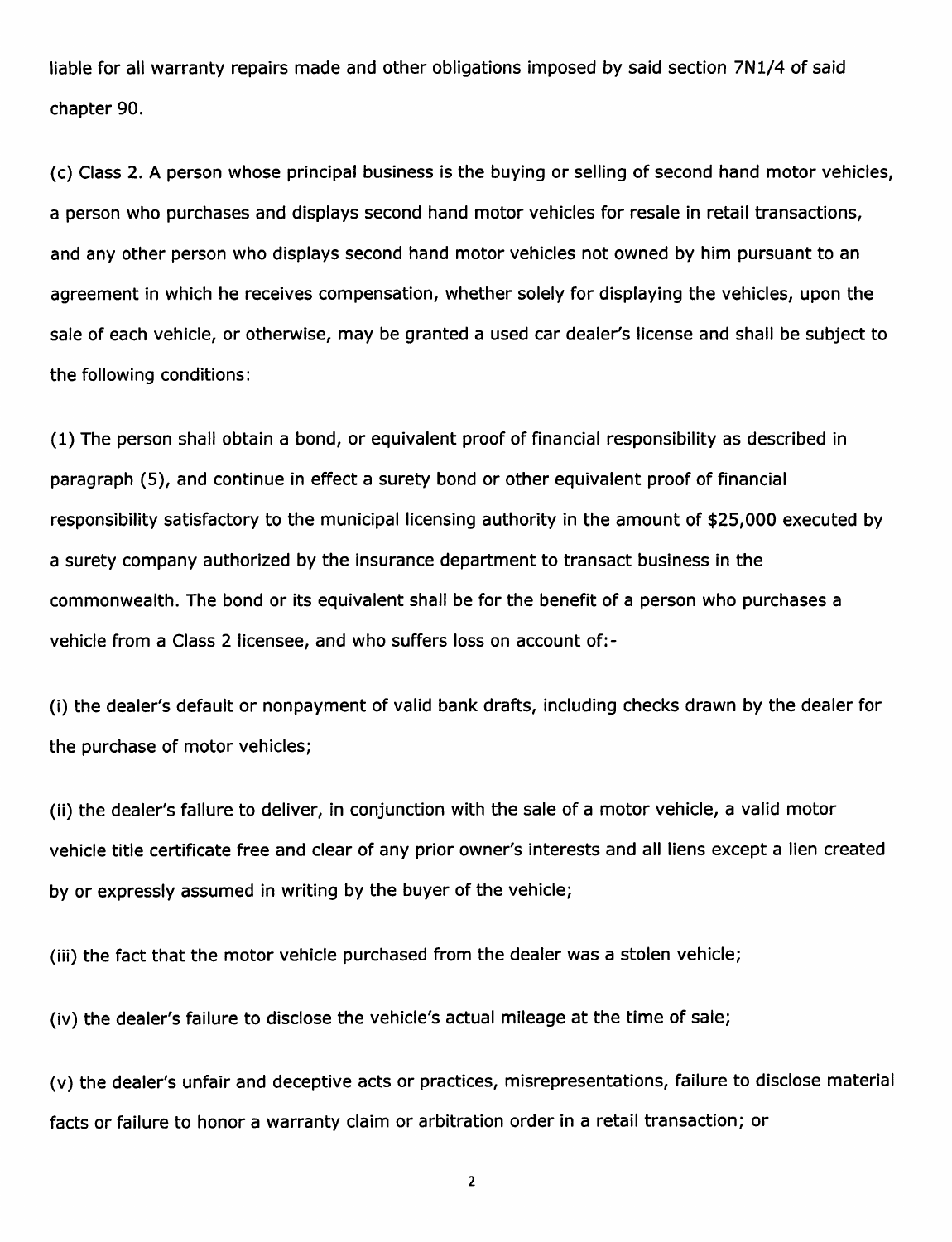(vi) the dealer's failure to pay off a lien on a vehicle traded in as part of a transaction to purchase a vehicle when the dealer had assumed the obligation to pay off the lien.

(2) Recovery against the bond or its equivalent may be made by any person who obtains a final judament in a court of competent jurisdiction against the dealer for an act or omission on which the bond is conditioned if the act or omission occurred during the term of the bond. Every bond shall also provide that no suit may be maintained to enforce any liability on the bond unless brought within 1 year after the event giving rise to the cause of action.

(3) The bond or its equivalent shall cover only those acts and omissions described in clauses (i) to (vi), inclusive, of paragraph (1). The surety on a bond shall not be liable for total claims in excess of the bond amount, regardless of the number of claims made against the bond or the number of years the bond remained in force.

(4) A separate bond shall be required for each different name under which the dealer conducts his business and for each city or town in which the dealer has a place of business.

(5) In lieu of the bond required by this section, the municipal licensing authority may allow the dealer to deposit collateral in the form of a certificate of deposit or irrevocable letter of credit, as authorized by the banking laws of the commonwealth, which has a face value equal to the amount of the bond otherwise required. The collateral may be deposited with or executed through any authorized state depository designated by the commissioner. Interest on the certificate of deposit shall be payable to the dealer who has deposited it as collateral, or to a person as the dealer or the certificate may direct.

(6) A surety shall provide to the municipal licensing authority notice of cancellation of the bond within 30 days of the cancellation.

(7) Upon receipt of notification from a surety that a bond has been cancelled, the municipal licensing authority shall notify the licensee that he has 10 days to comply with the bonding requirement. If the

 $\overline{\mathbf{3}}$